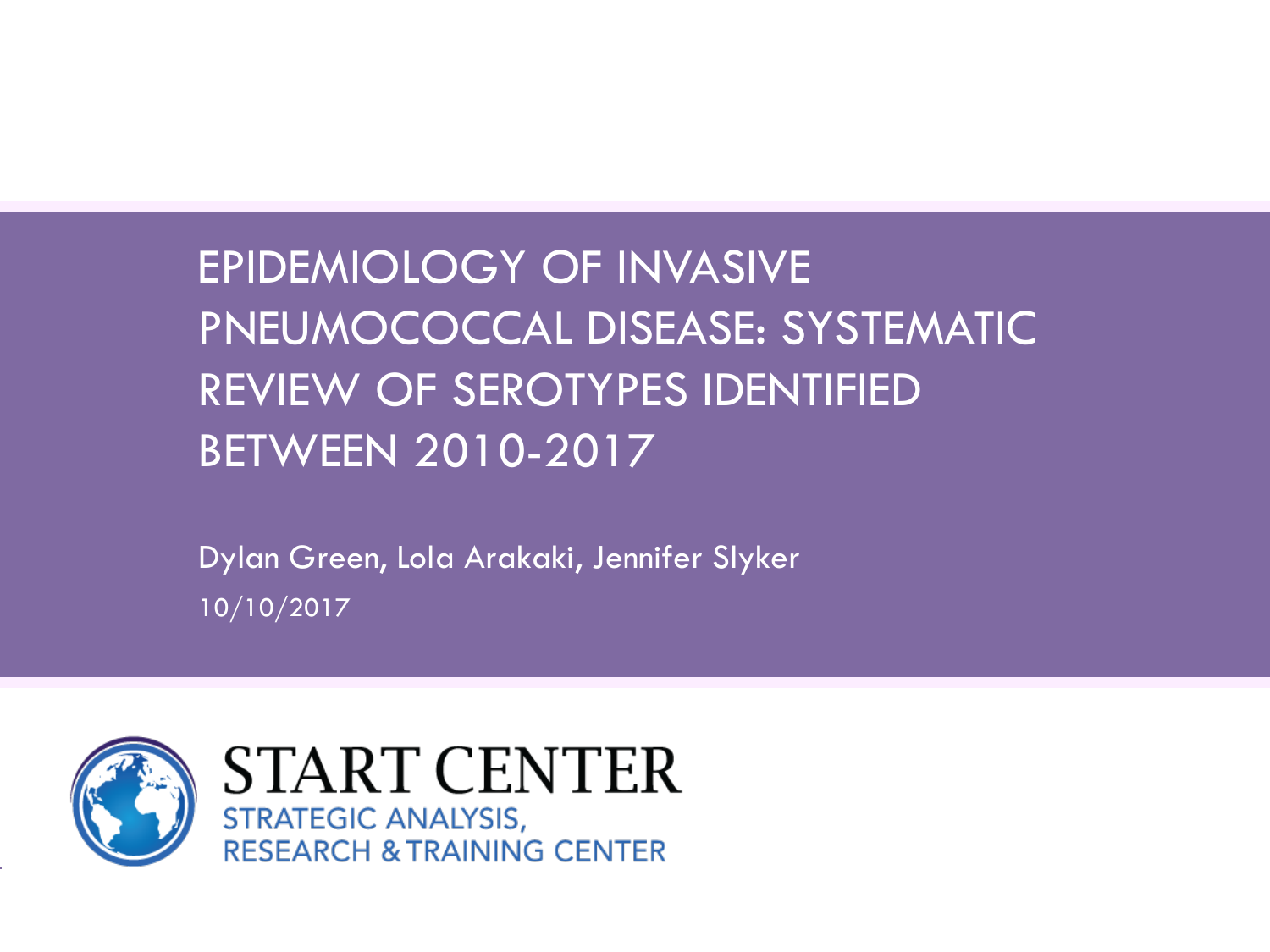### Objectives and Methods

#### Objective

■ To conduct a systematic review of pneumococcal serotypes identified in cases of invasive pneumococcal disease (IPD) among persons of all age since 2010, to inform the potential next generation of Pneumococcal vaccines

#### $\Box$  Sources

- **Published primary literature** 
	- Utilized search terms from previously published systematic reviews
	- **Expanded age ranges to include individuals**  $>$  5 years old
- International Symposium on Pneumococci & Pneumococcal Diseases (2014, 2016)
- **BMGF Collaborators [unpublished data]**
- **Publicly available surveillance data**

#### $\Box$  Inclusion Criteria

■ Serotype counts or incidence, published after 2010, and isolates from sterile sites

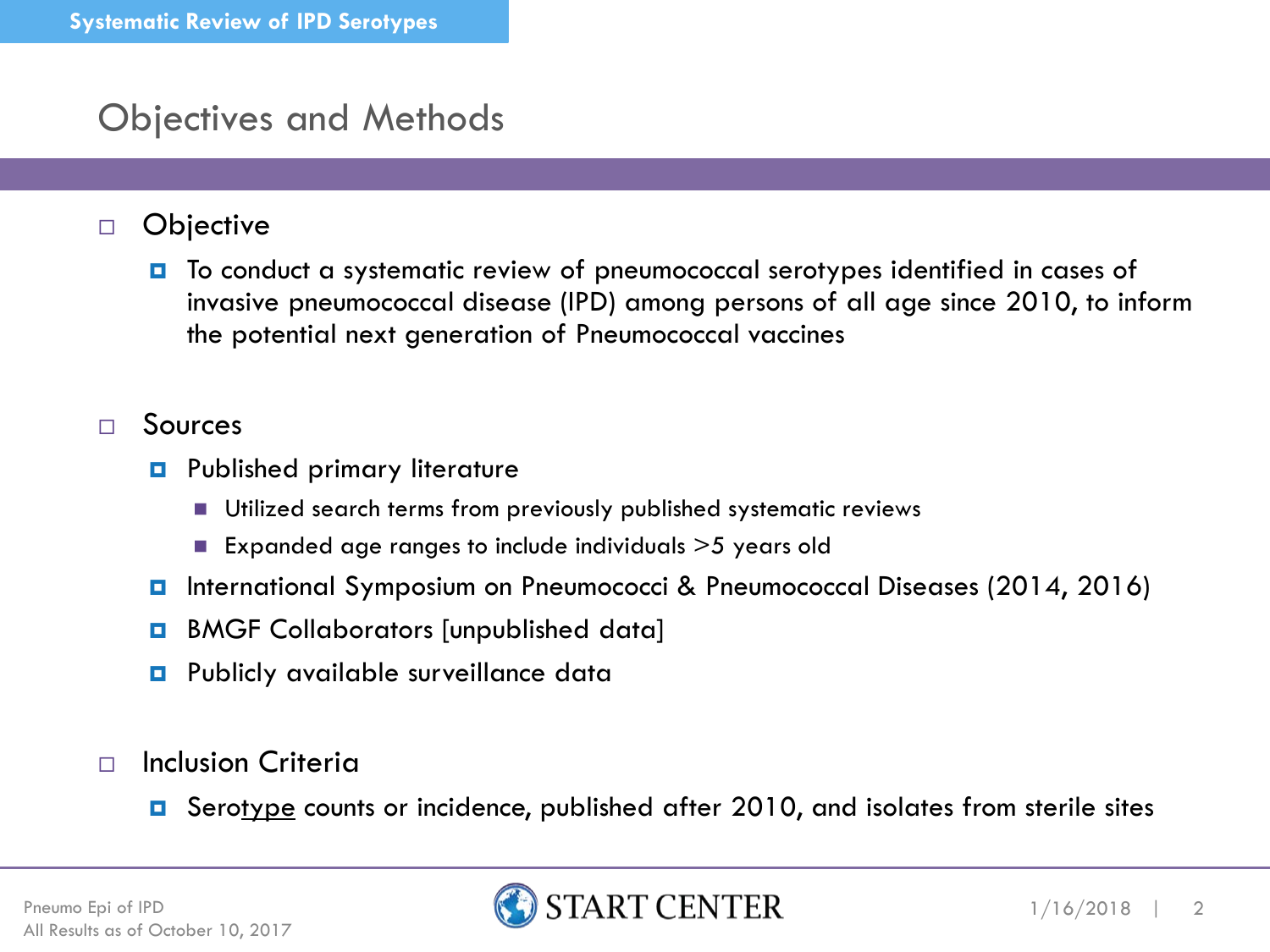### Data Sources for IPD Systematic Review



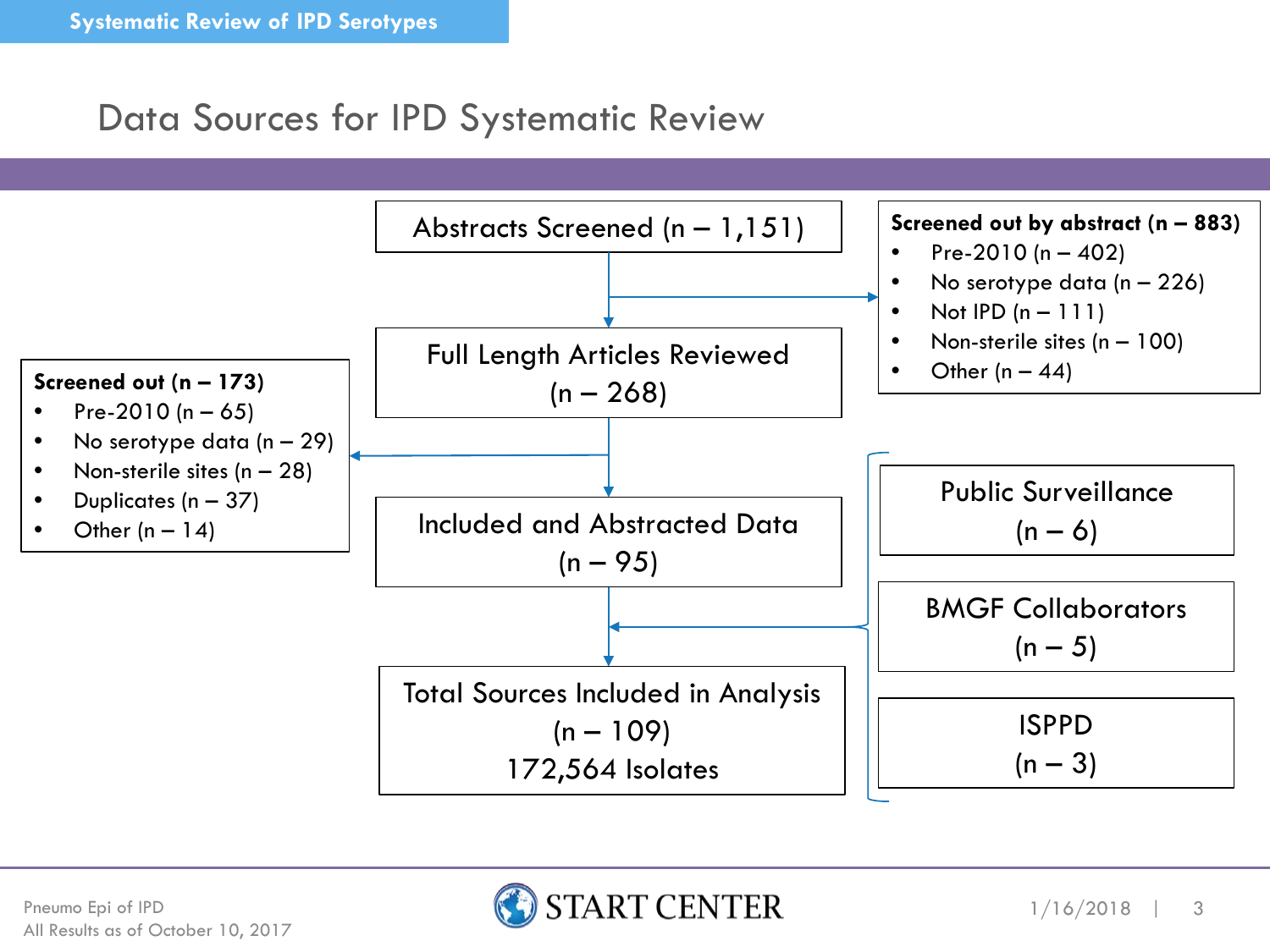### Data Elements Collected

- $\Box$  The following data elements were collected from each data source:
	- **D** Serotype case counts
	- **D** Age range for cases
	- **D** Year/year range of isolates
	- **D** Country
	- **D** GAVI Alliance Status
	- **Paradella Capita Income Group**
	- **PCV** use and coverage
	- $\blacksquare$  Region
	- **D** Study duration less than one year
	- **D** Study/sampling design
	- Whether study also reported 1) incidence and 2) antimicrobial resistance data

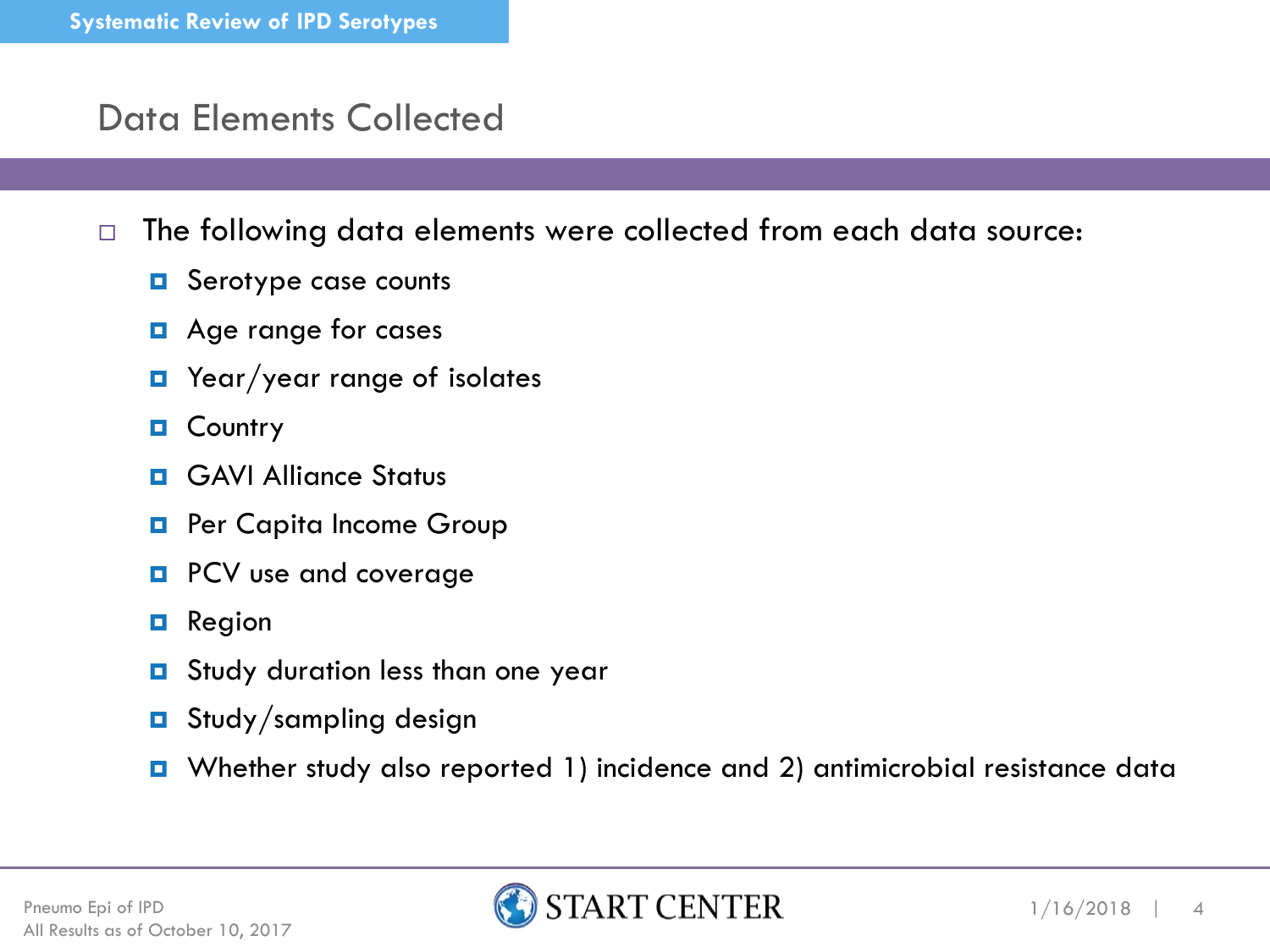#### **Systematic Review of IPD Serotypes**

Available serotype data from 2010+ are primarily sourced from wealthy, non-GAVI countries that have implemented PCV13



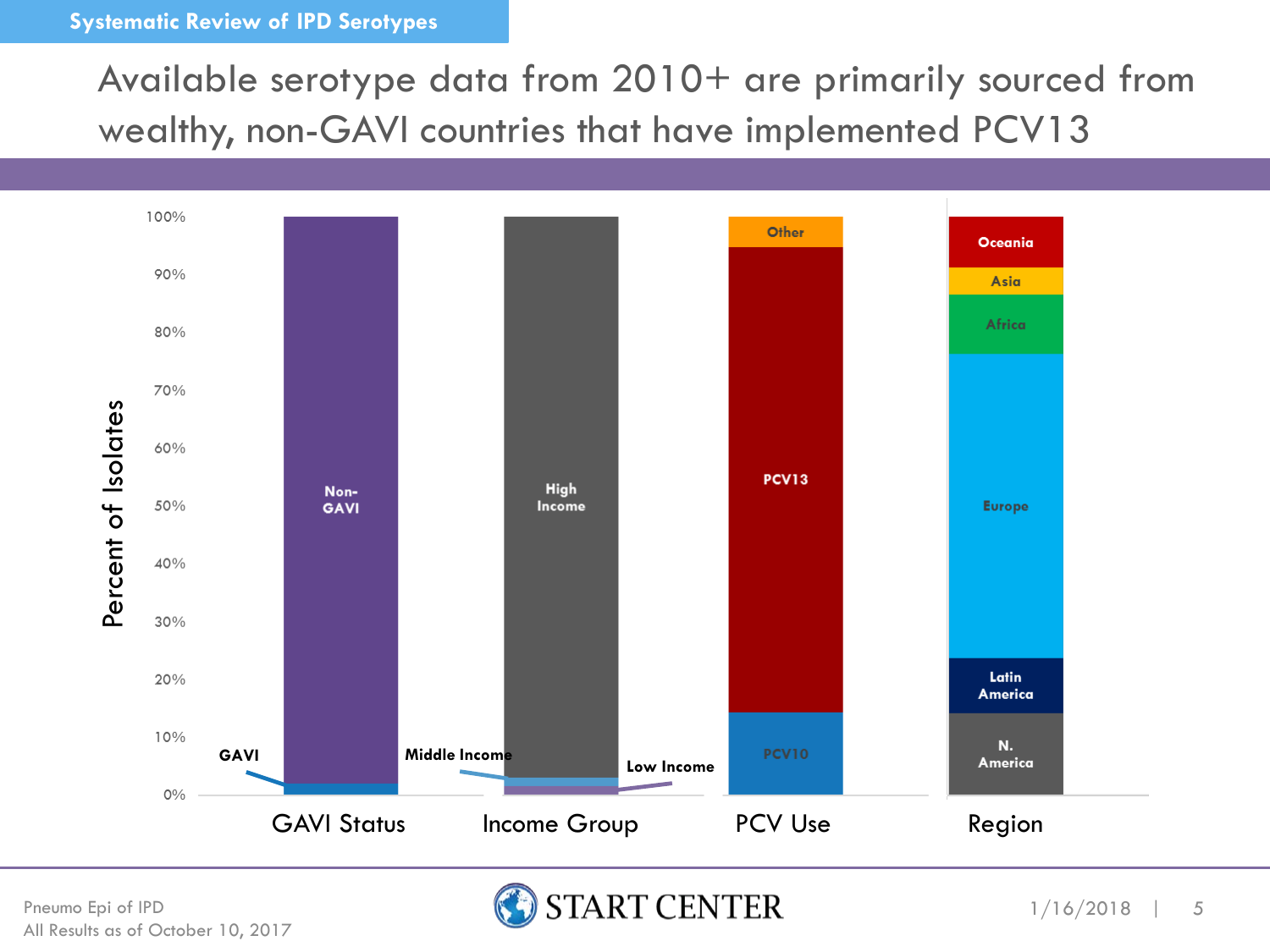### Five Countries Account for  $\sim$ 40% of Global IPD Isolates in Surveillance Reports and Published Primary Research



41 Non-GAVI countries and 168,000 serotype isolates included

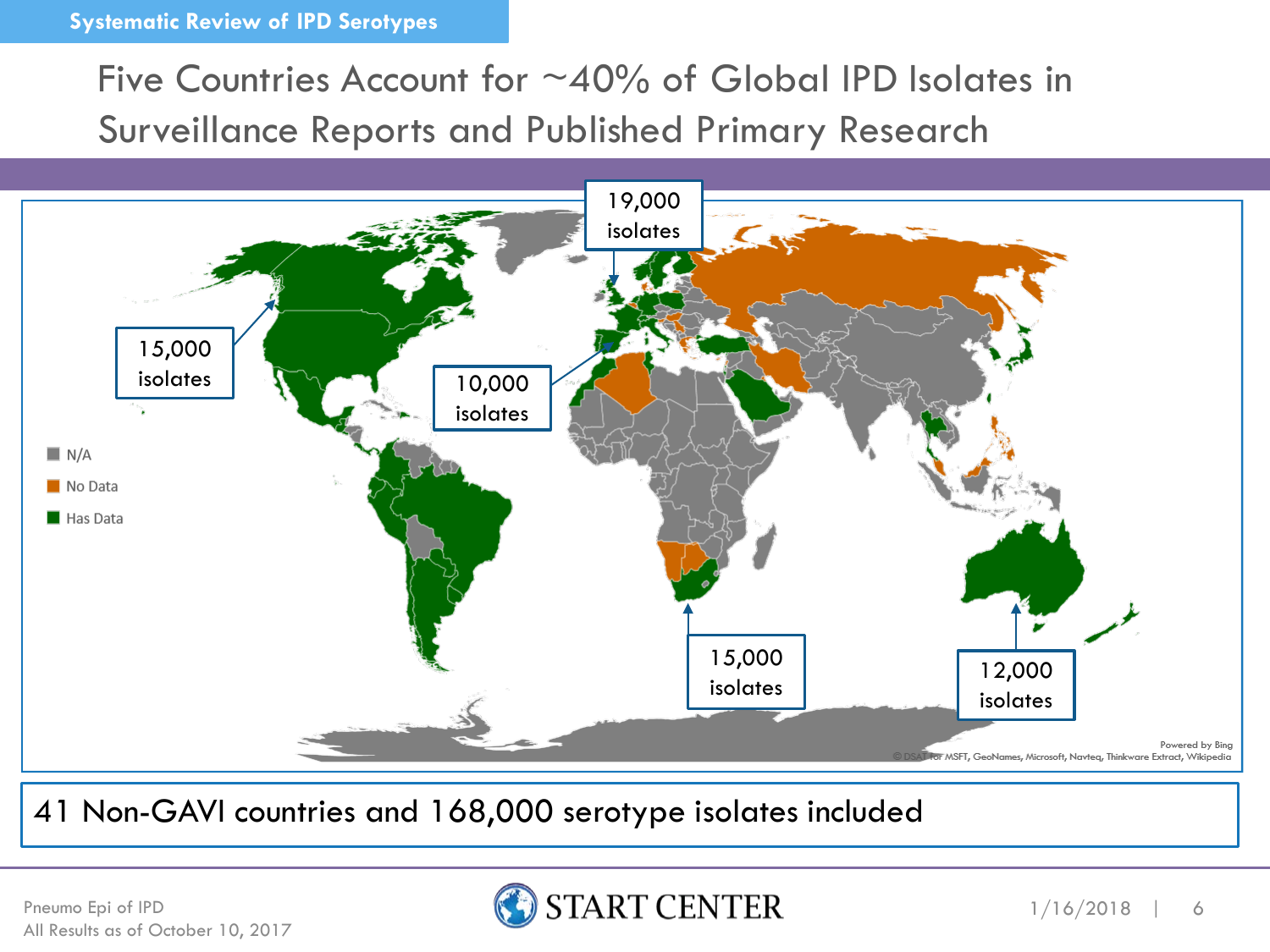## Few IPD Isolates are Available from Only a Small Number of GAVI Countries



13 GAVI countries and 4,000 serotype isolates included

Pneumo Epi of IPD All Results as of October 10, 2017

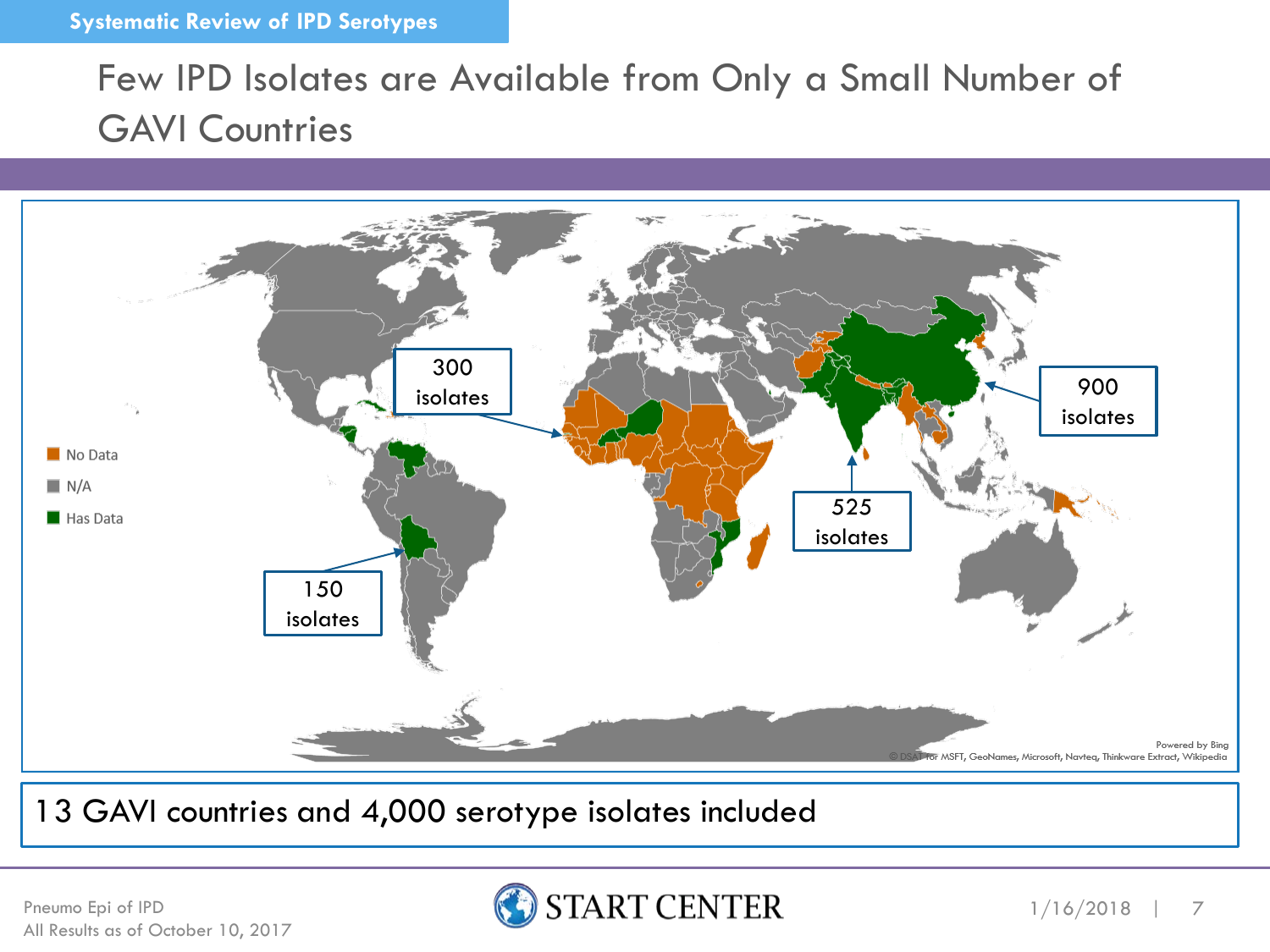#### Data Considerations

- $\Box$  Highly skewed distribution of serotypes
	- $\Box$  40 least common serotypes account for  $1\%$  of isolates
	- **1** 11 Serotypes had no data reported 6E, 6F, 6G, 6H, 11E, 20A, 20B, 33E, 43, 44, 47A
- $\Box$  Lack of serotype detail in many surveillance reports and publications
	- **u** Uncommon isolates often grouped together as "Other"  $-12.5%$ 
		- European Surveillance accounts for  $65\%$  of this
	- Untypeable isolates reported as "Not Known" 0.70%
	- **D** Serogroup data with no serotype detail  $-1.5\%$  of isolates
- $\Box$  Lack of age disaggregation in many surveillance reports and publications
	- $\blacksquare$  Age not specified:  $>50\%$  of isolates
		- European Surveillance accounts for 50% of isolates categorized as "other"